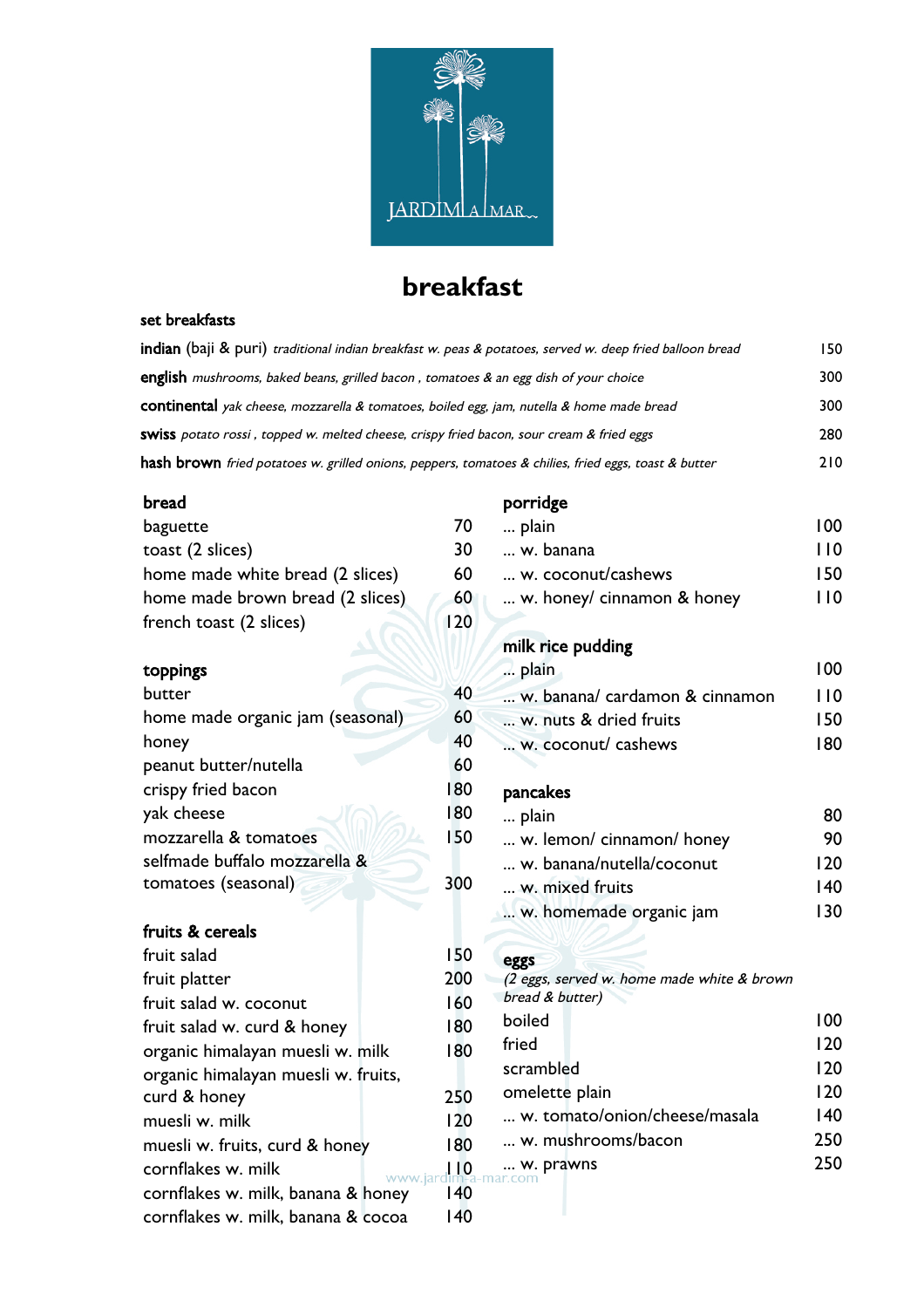

# **snacks & starter**

children fr

### grilled toasties avocado & cucumber 150 cheese & grilled veg 140 cheese & olives 150 cheese & tomato 120 cheese & tuna 140 fried egg, tomato & onion 140 mozzarella, tomato & basil 140 prawns, cucumber, red onions & cocktail sauce 250 spicy calamari, cucumber & herbs 200 fresh tuna, red onions & cucumber 200 baguette sandwiches (served w. french fries & salad) cheese & tomato 200 fresh tuna, olives & onions 250 grilled veg 200 hommus, lemon & fried garlic 200 mozzarella, tomato & basil 220 omlette, cheese, tomato & olives 250 tuna, peppers & onions 250 hawaii w. crispy bacon & pineapple 280 club sandwich w. crispy bacon, chicken breast & fried egg 350 finger chips french fries w. ketchup or mayonnaise 120 bruschetta toasted bread w. chopped tomatoes, olive oil 180

lachha parata butter folded naan, served w. curd & pickles

**crispy honey prawns** 290

& basil

deep fried breaded prawns w. a honey dip

|     | cniii frieg…                                                       |             |
|-----|--------------------------------------------------------------------|-------------|
| 50  | chicken/calamari/prawns                                            | 210/310/350 |
| 40  |                                                                    |             |
| 50  | fried won ton                                                      |             |
| 20  | 6 fried dumplings                                                  |             |
| 40  | veg/ chicken/ seafood                                              | 150/190/250 |
| 40  |                                                                    |             |
| 40  | beef burger                                                        | 290         |
|     | serverd w. french fries & salad                                    |             |
| .50 |                                                                    |             |
| 00  | manchurian                                                         |             |
| 00  | crispy fried w. ginger-coriander-                                  |             |
|     | garlic-chilli topping                                              |             |
|     | chicken/ mushrooms/                                                | 250         |
|     | prawns                                                             |             |
| 00  |                                                                    |             |
| 50  | pakoras                                                            |             |
| :00 | 8 deep fried chickpea flour-                                       |             |
| 00  | dumplings                                                          |             |
| 20  | veg/ cheese/ paneer                                                | 160/200/200 |
| 50  |                                                                    |             |
| 50  | hommus                                                             | 220         |
| 80  | home made chickpea cream w.<br>crispy fried garlic & lemon, served |             |
|     | w. plain naan                                                      |             |
|     |                                                                    |             |
| 50  | avocado mousse (seasonal)                                          | 250         |
|     | home made w. chopped                                               |             |
| 20  | tomatoes, lemon & fresh                                            |             |
|     | coriander, served w. plain naan                                    |             |
|     | freedom fried                                                      |             |
| 80  | deep fried pieces marinated in a spicy                             |             |
|     | barbeque pastry                                                    |             |
|     | chicken/ calamari/ prawns                                          | 250/280/290 |
| 90  | kurkure                                                            |             |
|     | masala battered puffs                                              |             |
| 90  | chicken/ calamari/ veg                                             | 250/280/200 |
|     | m-a-mar.com                                                        |             |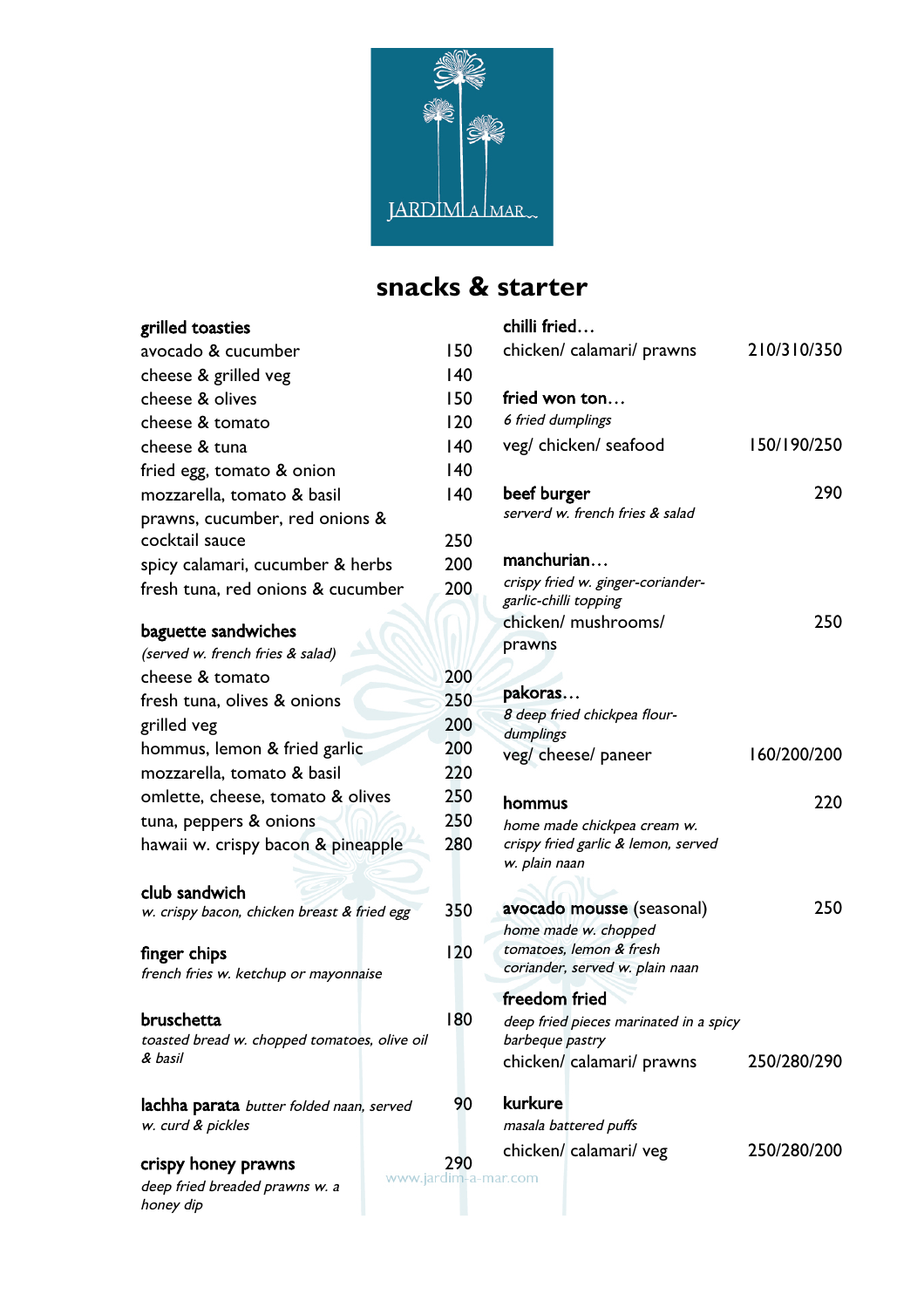

# **soups**

| tomato soup         | 110 | hot & sour soup       |             |
|---------------------|-----|-----------------------|-------------|
| chicken noodle soup | 130 | veg/ chicken          | 180/200     |
| mushroom soup       | 120 |                       |             |
| onion soup          | 90  | won ton soup          |             |
| carrot ginger soup  | 100 | veg/ chicken/ seafood | 140/160/250 |

# **salads**

| mixed leaf lettuce w. onions, cucumber, tomatoes & peppers                                                    | 220 |
|---------------------------------------------------------------------------------------------------------------|-----|
| <b>greek</b> mixed salad with feta cheese, & olives                                                           | 350 |
| caprese home made buffalo mozzarella, tomatoes & basil w. balsamic & olive oil                                | 350 |
| tuna leaf lettuce w. tuna, boiled eggs, tomatoes & olives in a balsamic vinaigrette                           | 300 |
| toasted paneer<br>roasted cashews, toasted indian cream cheese, tomatoes & cucumber in a balsamic vinaigrette | 320 |
| grilled veg leaf lettuce w. a choice of grilled vegetables marinated in lemon oil                             | 260 |
| prawns leaf lettuce w. tomatoes, onions & grilled prawns w. garlic-lemon-oil                                  | 350 |
| calamari leaf lettuce w. tomatoes, cucumbers & grilled calamari w. garlic-lemon-oil                           | 350 |
| fresh tuna & avocado<br>sliced avocado w. tomatoes & grilled tuna marinated in garlic-mustard-lemon-oil       | 300 |
| papaya & spinach fresh spinach w. mozzarella, sesame & papaya in a balsamic dressing                          | 300 |
| melon & roasted chickenbreast w. leaf lettuce and a fruity dressing                                           | 320 |
| avocado & spinach (seasonal) blanched spinach w. avocado slices, tomatoes & pomegranate                       | 320 |
| avocado & tomato (seasonal) avocado slices & tomatoes                                                         | 300 |
| melon & feta cubes of melon & feta cheese in a lemon-olive-oil marinade                                       | 350 |
| antipasti salad several grilled & herbal marinated vegetables, 2 types of cheese & olives                     | 450 |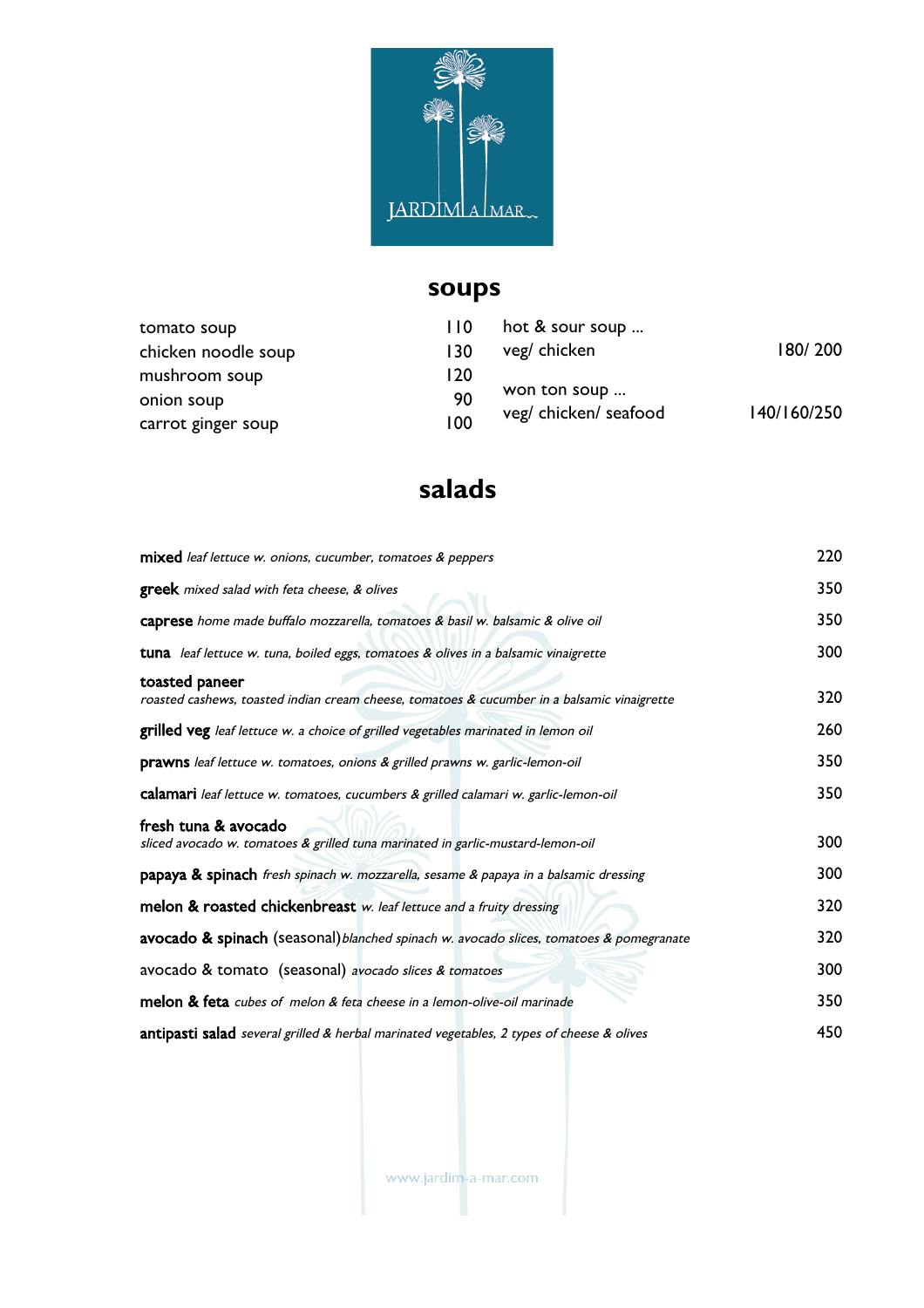

# **vegetarian**

| 200 | stuffed tomato muglic                        | 290                                                                                                                                                                                                                                                                                                                                                       |
|-----|----------------------------------------------|-----------------------------------------------------------------------------------------------------------------------------------------------------------------------------------------------------------------------------------------------------------------------------------------------------------------------------------------------------------|
|     | stuffed tomatoes w. cheese, potatoes & dried |                                                                                                                                                                                                                                                                                                                                                           |
| 200 | fruits, topped w. a spicy cream sauce        |                                                                                                                                                                                                                                                                                                                                                           |
|     |                                              | 250                                                                                                                                                                                                                                                                                                                                                       |
| 200 |                                              |                                                                                                                                                                                                                                                                                                                                                           |
|     |                                              | 290                                                                                                                                                                                                                                                                                                                                                       |
| 150 |                                              |                                                                                                                                                                                                                                                                                                                                                           |
|     | nut sauce                                    |                                                                                                                                                                                                                                                                                                                                                           |
|     | vanta ko khat ra chau ko takari              | 320                                                                                                                                                                                                                                                                                                                                                       |
|     | aubergine bed w. mushrooms in a nepalian     |                                                                                                                                                                                                                                                                                                                                                           |
|     | curry sauce topped w. melted mozzarella,     |                                                                                                                                                                                                                                                                                                                                                           |
| 220 | served w. potatoes                           |                                                                                                                                                                                                                                                                                                                                                           |
|     |                                              | 280                                                                                                                                                                                                                                                                                                                                                       |
|     | cauliflower & potatoes cooked in a nepalian  |                                                                                                                                                                                                                                                                                                                                                           |
| 250 | curry sauce, served w. rice, dal, papadam &  |                                                                                                                                                                                                                                                                                                                                                           |
|     |                                              |                                                                                                                                                                                                                                                                                                                                                           |
| 250 |                                              | 290                                                                                                                                                                                                                                                                                                                                                       |
|     |                                              |                                                                                                                                                                                                                                                                                                                                                           |
| 250 |                                              | 200                                                                                                                                                                                                                                                                                                                                                       |
|     | fried potatoes w. onions, tomatos, chilli,   |                                                                                                                                                                                                                                                                                                                                                           |
| 250 |                                              |                                                                                                                                                                                                                                                                                                                                                           |
|     |                                              |                                                                                                                                                                                                                                                                                                                                                           |
|     | 200                                          | veg shashlik<br>mixed veg, served w. butter fried rice and<br>topped w. grated cheese<br>malai kofta<br>paneer-potato-balls topped w. a fruity cashew<br>alu "ra" cauli ko tarkari<br>salad<br>sharg ko tarkari<br>spinach cooked in home made nepalian masala<br>sauce, served w. rice, dal, papadam & salad<br>bombay potatoes<br>tumeric & fresh herbs |

# **fish & seafood**

| catch of the day                                                                                                                 |        | prawns vindaloo                                                                                                    | 290  |
|----------------------------------------------------------------------------------------------------------------------------------|--------|--------------------------------------------------------------------------------------------------------------------|------|
| we serve fish pan fried in olive oil w. garlic &<br>lemon, tandoori or grilled (look at our special<br>barbecue & tandoori menu) |        | prawns w. spicy sauce made of red chillies &<br>vinegar paste<br>bharvi calamari                                   | 350  |
| fish kadai<br>fish fried in a coconut masala sauce                                                                               | 250    | stuffed calamari w. prawns, celery, garlic &<br>butter, served in a spicy gravy                                    |      |
| fish vindaloo<br>choice of fresh fish w. a spicy sauce made of<br>red chillies & vinegar paste                                   | 280    | king fish steak<br>grilled king fish steaks, plain or w. a butter-<br>garlic-sauce, served w. french fries & salad | 320. |
| machi ki kadi<br>fish curry                                                                                                      | 250    | tuna steak<br>grilled tuna steak, plain or w. a butter-garlic-<br>sauce, served w. french fries & salad            | 320. |
| prawns ki kadi<br>prawn curry                                                                                                    | $-280$ | fish fingers<br>served w. french fries & salad                                                                     | 320. |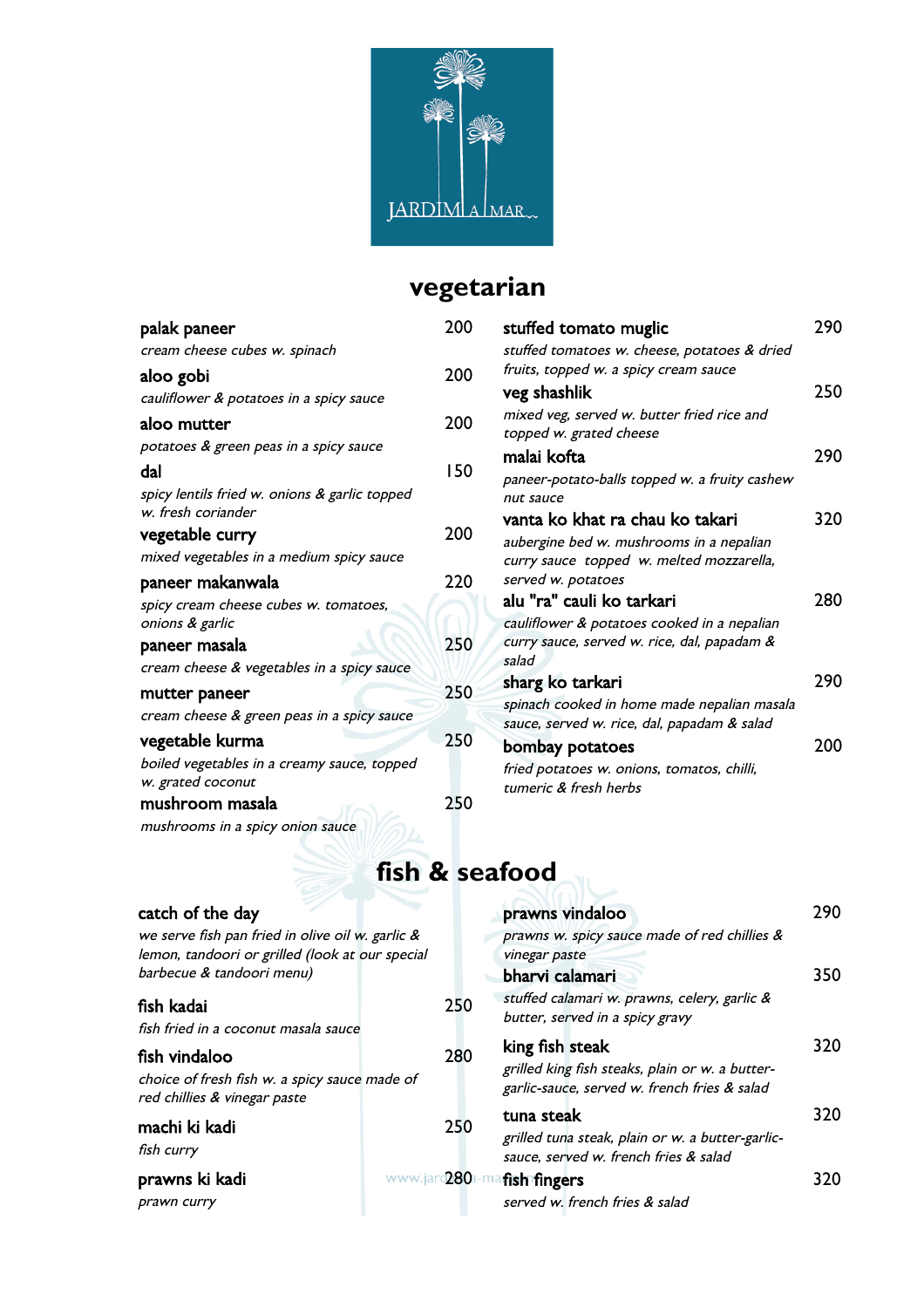

# **chicken & beef**

| chicken cafriel                                                                                               | 230             | chicken 69                                                                                                                                    | 290 |
|---------------------------------------------------------------------------------------------------------------|-----------------|-----------------------------------------------------------------------------------------------------------------------------------------------|-----|
| chicken w. a spicy mint & coriander sauce<br>chicken curry                                                    | 220             | thinly sliced chicken, chilly fried w. garlic,<br>onions and peppers, served w. sour cream &                                                  |     |
| chicken marinated in spices and cooked in a<br>curry sauce                                                    |                 | naan<br>lemon grilled chicken<br>choice of breast and leg, grilled w. a lemon                                                                 | 320 |
| chicken xacuti                                                                                                | 250             | garlic sauce, served w. french fries & salad                                                                                                  |     |
| chicken marinated in home made spices,<br>cooked in a coconut sauce                                           |                 | chicken schnitzel<br>served w. french fries & salad                                                                                           | 320 |
| chicken kurma<br>chicken in a creamy sauce, topped w. grated<br>coconut                                       | 260             | beef steak<br>grilled beef steak prepared as you like (plain/<br>butter garlic/pepper sauce/cheese & rum                                      | 430 |
| chicken tikka masala<br>chicken marinated in a special tandoori paste                                         | 280             | topping/ herbal butter/), served w. french<br>fries & salad                                                                                   |     |
| made of curd and spices, cooked in a masala<br>sauce                                                          |                 | beef 69                                                                                                                                       | 350 |
| chicken shagwala                                                                                              | 250             | thinly sliced beef, chilly fried w. garlic, onions<br>& peppers, served w. sour cream and naan                                                |     |
| chicken marinated in a garlic paste and<br>spices, cooked w. spinach                                          |                 | zeera kukhura                                                                                                                                 | 290 |
| hot garlic chicken<br>chicken pieces in a hot garlic sauce                                                    | 250             | nepalian thali, fried chicken in a medium<br>spiced cumin sauce, served w. rice, dal,<br>papadam & salad                                      |     |
| chicken ida udar<br>spicy duet of deep fried chicken marinated in<br>a bbq sauce & nepali style fried chicken | 350             | beef sandheko<br>nepalian thali, beef cooked in a dry spicy<br>masala sauce, served w. rice, dal, papadam &<br>salad                          | 320 |
|                                                                                                               | <b>specials</b> |                                                                                                                                               |     |
| sizzler<br>grilled items in a meat sauce, served in a hot<br>pan, served w. french fries & salad<br>chicken   | 350             | fajita<br>items marinated in an orange sauce, served in<br>a hot pan, served w. sour cream, fresh chillies,<br>tomato-onion-chutney & chapati |     |
|                                                                                                               |                 |                                                                                                                                               |     |

- 
- <table>\n<tbody>\n<tr>\n<td>... fish</td>\n<td>350</td>\n</tr>\n<tr>\n<td>... seafood/ prawns</td>\n<td>400</td>\n</tr>\n</tbody>\n</table> ... seafood/ prawns 400
- $...$  beef

- ... chicken 320  $\ldots$  fish
- ... seafood/ prawns 400
	- $\ldots$  beef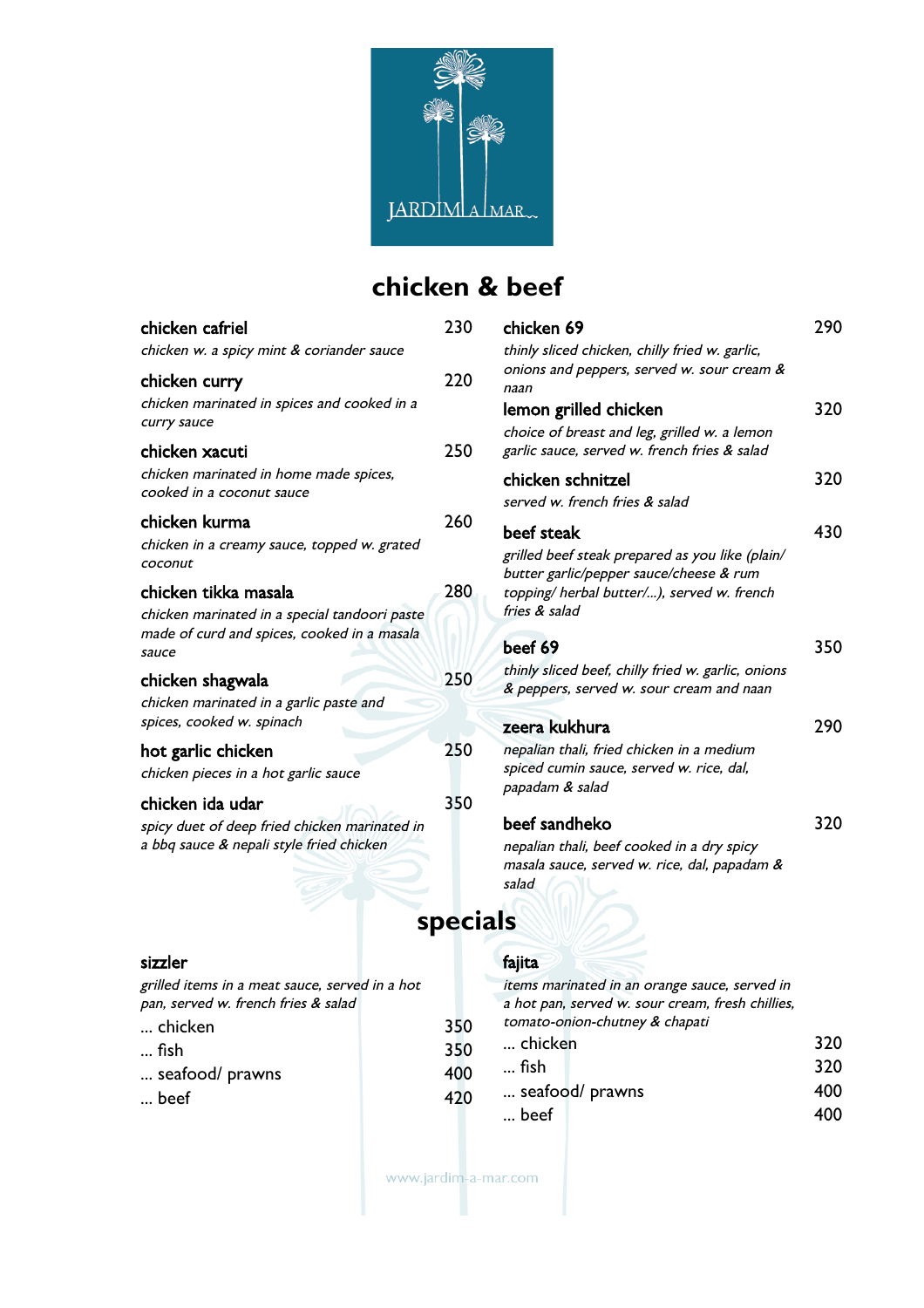

### **tandoori & barbecue**

we serve the following items grilled from the barbecue or from the tandoori, the traditional indian clay oven; all dishes are served with french fries & salad

you can choose between 3 different tandoori marinades

- … traditional red tandoori (curd, chillies, special spices)
- … mint (curd, mint, lemon, chillies, spices)
- … malai (cashews, lemon, curd, spices)

| seafood                                                                          | price per size | chicken (half/full)                                                         | 250/430                  |
|----------------------------------------------------------------------------------|----------------|-----------------------------------------------------------------------------|--------------------------|
| $\ldots$ king fish                                                               |                | chicken tikka                                                               | 250                      |
| pomfred                                                                          |                | beef steak                                                                  | 430                      |
| lobster (on demand)                                                              |                | vegetable                                                                   |                          |
| crab (on demand)<br>calamari<br>prawns (king, tiger, jumbo)<br>snapper<br>mullet |                | stuffed capsicum<br>mushroom tikka<br>paneer tikka<br>mixed vegetable tikka | 250<br>250<br>220<br>220 |
| $\ldots$ tuna                                                                    |                |                                                                             |                          |

### **tandoori specials**

| seafood platter<br>kingfish, calamari, tuna, red snapper, prawns                                                            | 700         |
|-----------------------------------------------------------------------------------------------------------------------------|-------------|
| tandoori platter<br>grilled veg, chicken and seafood, marinated with 3 different tandoori sauces (traditional, mint, malai) | 750         |
| reshmi kebab (veg/chicken/seafood)<br>one of the above, marinated in egg, sugar, cheese & cream                             | 250/290/360 |
| irani kebab (veg/chicken/seafood)<br>one of the above, marinated in malai, a home made spiced cashew cream                  | 250/290/360 |
| mint tikka (veg/chicken/seafood)<br>one of the above, marinated in a home made mint sauce                                   | 250/290/360 |
| fish achari kebab<br>several fish pieces, marinated in a fresh lemon sauce with local pickles and curd                      | 520         |
| laffa (veg/chicken/fish)<br>naan bread, stuffed with one of the above, marinated in the traditional red tandoori sauce      | 250/290/350 |
| www.jardim-a-mar.com<br>veg hariali kebab<br>several vegetables, marinated in a home made spinach sauce                     | 250         |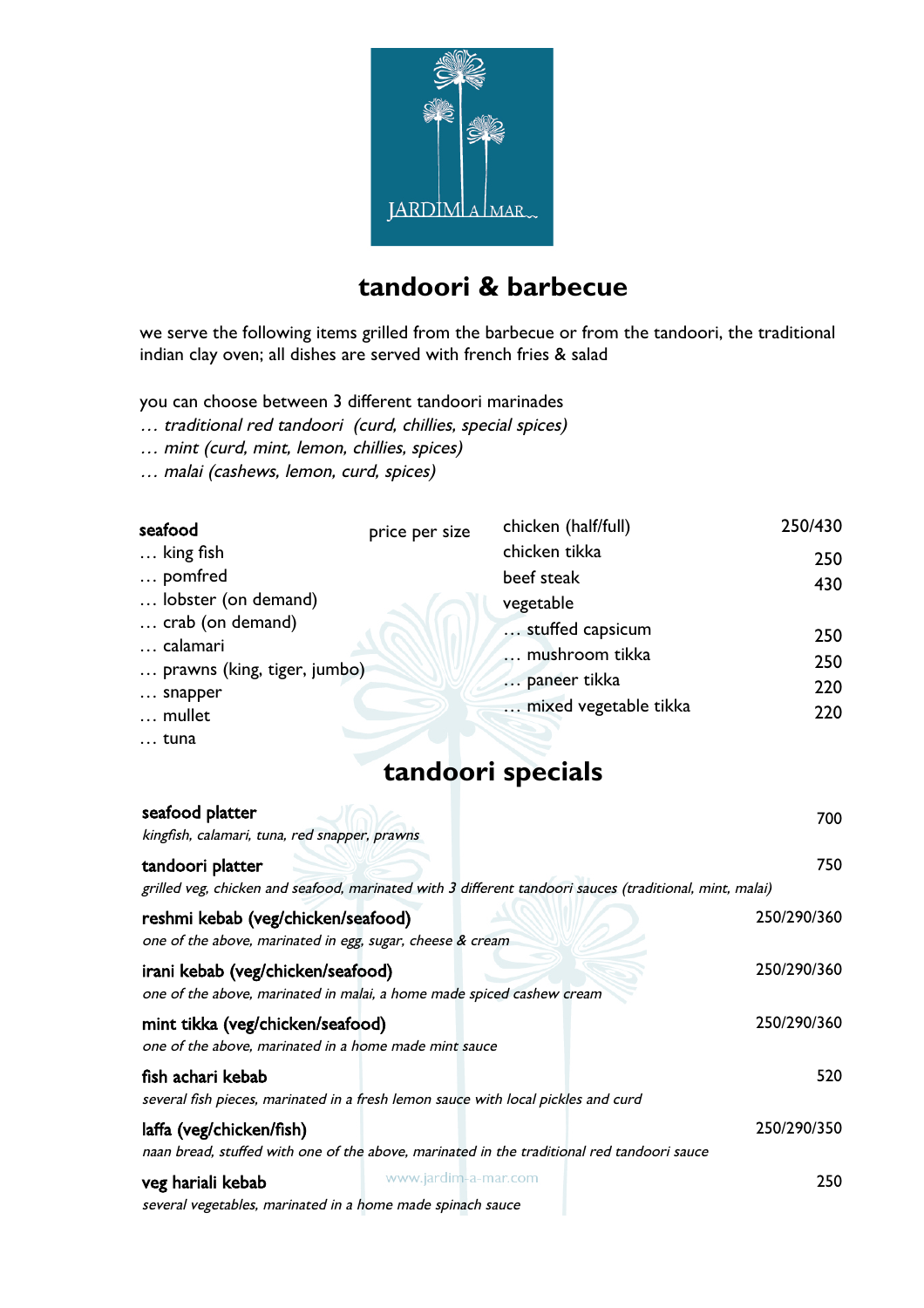

### **pasta**

choose between spaghetti & penne

| pesto<br>special home made paste of roasted cashews,<br>garlic, parmesan cheese, olive oil and basil | 250        | calamari<br>lemon garlic fried calamari w. olive oil and<br>parsley                          | 290 |
|------------------------------------------------------------------------------------------------------|------------|----------------------------------------------------------------------------------------------|-----|
| agio olio<br>olive oil, garlic, chillies and basil                                                   | 200        | kingfish<br>lemon garlic fried kingfish pieces w. olive oil<br>and coriander or tomato sauce | 290 |
| tomato sauce<br>fresh made fruity tomato sauce                                                       | 200        | spinach<br>baby spinach w. garlic and olive oil, topped w.<br>cheese                         | 220 |
| prawns<br>white wine sauce w. garlic, ginger & prawns,<br>topped w. fresh coriander<br>tuna          | 290<br>290 | caprese<br>olive oil and fried garlic w. fresh tomatos and<br>cubed mozzarella cheese on top | 200 |
| fruity tomato sauce w. garlic-fried tuna                                                             |            |                                                                                              |     |

### **pasta specials**

#### momos…

pieces

10 nepalian dumplings, served deep fried, steamed or kothey (steamed and after fried at the bottom) veg/ chicken/ seafood 170/200/250

#### singapore noodles...

delicious dish of soy sauce stirred thin noodles w. grated fried veg veg/ chicken/ beef 220/250/300

#### lasagne ...

| 230 |
|-----|
| 350 |
| 290 |
| 290 |
|     |

#### nepali noodles...

delicious medium spicy dish of fried thin noodles w. grated fried veg veg/ chicken/ beef 220/250/300

## **chapati specials**

#### stuffed chapati…

indian style enchilada, filled w. one of the below in a tomatoe sauce, topped w. melted cheese and served w. salad veg/ chicken/ fish 200/230/280

#### baked stuffed chapati…

indian style burrito filled w. kidney beans, sour cream, filled w. one of the below, topped w. melted cheese and served w. salad

veg/ chicken/ fish 220/250/300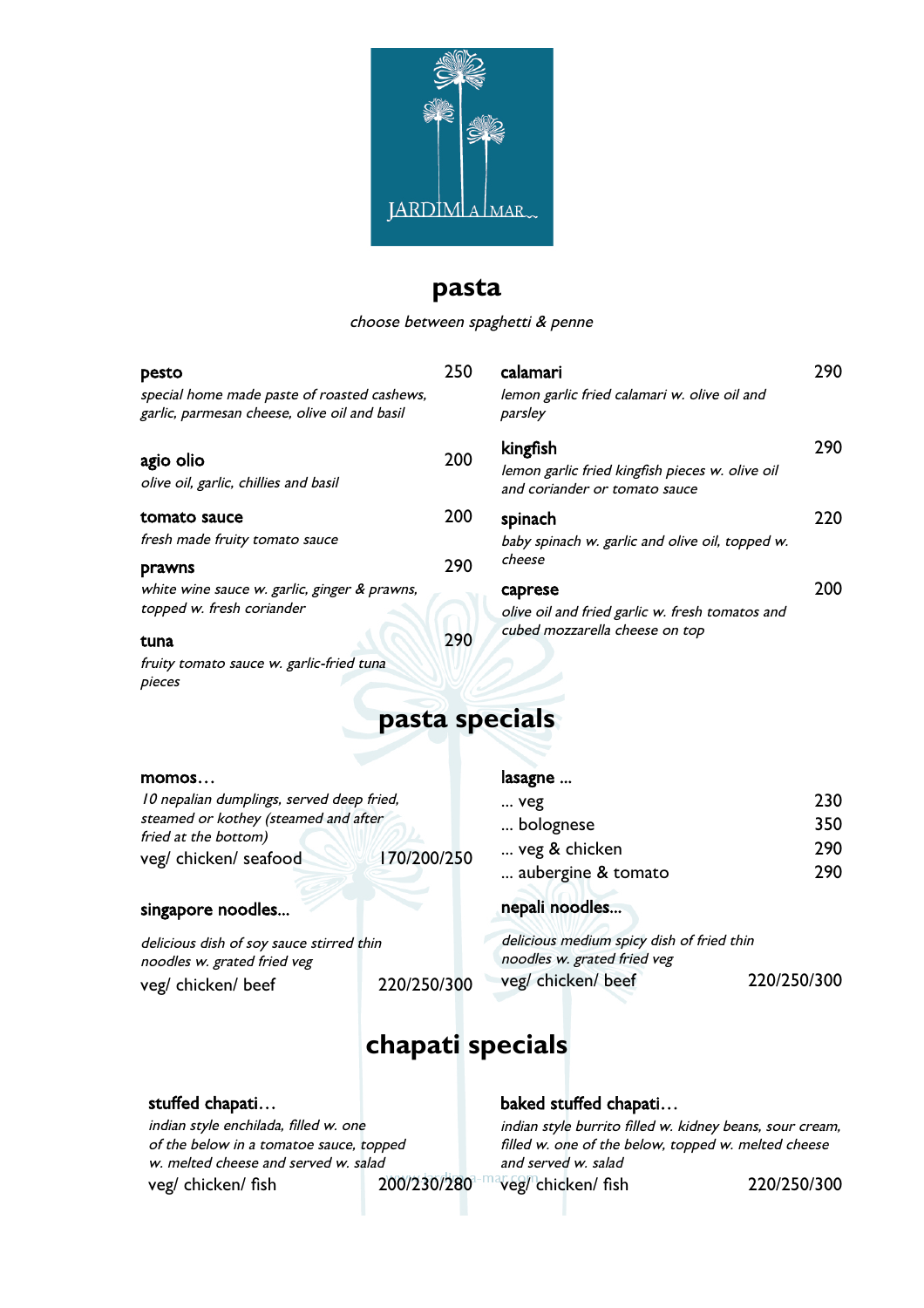

# **side dishes**

| plain rice                                         | 50       | garlic buttered roti                                                | 40  |
|----------------------------------------------------|----------|---------------------------------------------------------------------|-----|
| rice w. coriander and chilli                       | 60       | cheese roti                                                         | 50  |
| zeera rice (rice w. cumin)                         | 50       | potatoes mashed/roasted                                             | 100 |
| fried rice w. vegetables                           | 90       | bombay potatoes                                                     | 200 |
| plain naan                                         | 30       | fried potatoes w. onions, tomatos,<br>chilli, tumeric & fresh herbs |     |
| garlic buttered naan                               | 50       | french fries                                                        | 120 |
| cheese naan                                        | 60<br>90 | boiled vegetables                                                   | 90  |
| amritsar naan (stuffed w. potatoes<br>& fenugreek) |          | grilled vegetables                                                  | 100 |
| plain roti                                         | 20       | olives                                                              | 120 |

# **desserts**

| hello to the queen             | 120 | fresh pineapple w. mint sugar | 120 |
|--------------------------------|-----|-------------------------------|-----|
| ice cream per ball             | 30  | rum flambed pineapple w.      | 120 |
| ice cream w. mixed fruits      | 120 | cinnamon                      |     |
| banana fritters                | 120 | fruit platter                 | 200 |
| banana fritters w. honey & ice | 140 | bonofi pie                    | 120 |
| cream                          |     | fruit & cream                 | 130 |
|                                |     |                               |     |

**dear guests. we do not serve fast food. we serve fresh home made food as fast as we can.** 

**we wish you a pleasant stay and hope you enjoy our food.**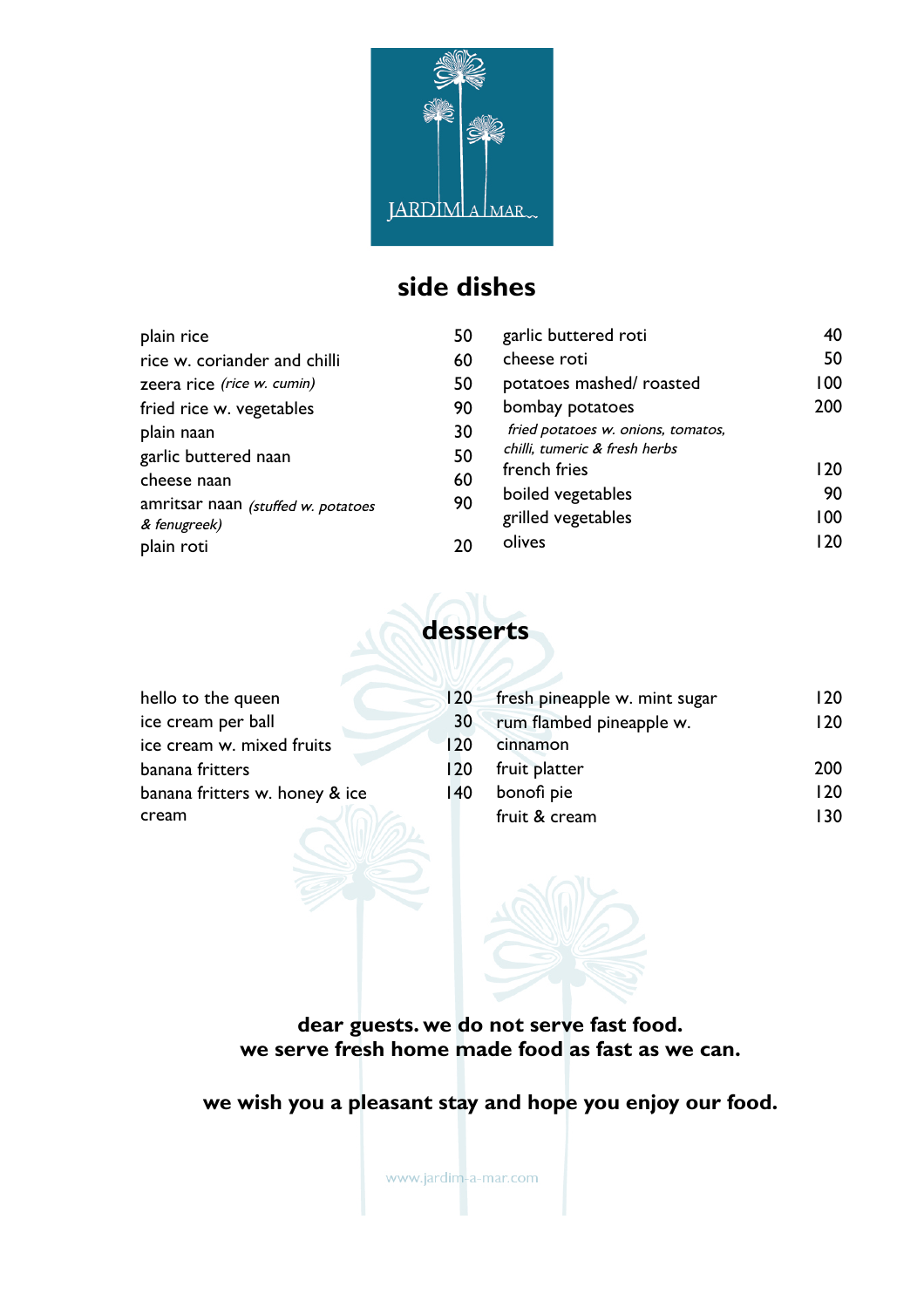

# **hot & cold beverages**

coffee

#### tea

| black<br>milk                          | 40       | we serve organic coffee and espresso<br>black |            |
|----------------------------------------|----------|-----------------------------------------------|------------|
| masala                                 | 60<br>60 | (served in a french press)                    | 120        |
| lemon                                  | 50       | cappuccino                                    | 150        |
| mint                                   | 50       | espresso                                      | 100        |
| assam organic<br>darjeeling organic    | 60<br>60 | irish coffee<br>(with whisky & whipped cream) | 200        |
| green tea organic                      | 60       | iced coffee                                   | 100        |
| ginger lemon honey<br>hot ginger water | 60       | icepresso<br>hot chocolate                    | 120<br>100 |
|                                        | 50       |                                               |            |

| fresh juices | 120 |  |
|--------------|-----|--|
|              |     |  |

a-b-c (apple-beetroot-carrot) papaya-lemon watermelon-lemon-mint pinapple-ginger-orange pinapple-mint mixed fruits self-creations choose from banana, beetroot, papaya, tomato, watermelon, carrot, mango, orange, pinapple

### home made lemonades 150

served in a 0,51 carafe mint & lemon lemon ice tea ginger lemon honey orange ginger lemon cranberry lemon

### lassies/milkshakes 110 plain/ sweet/ salty strawberry & mint mixed fruits lemon & mint cardamon & lemon vanilla & coconut self creations (choose from banana, mango, orange, papaya, pineapple, apple, chocolate, vanilla, coffee, coconut, cashew nut)

### soft drinks

| bottled table water                | 30  |
|------------------------------------|-----|
| soda/cola/fanta/sprite/maaza/limca | 30  |
| diet coke                          | 60  |
| lemon soda                         | 50  |
| lemon mint soda                    | 60  |
| tonic water (schweppes)            | 100 |
| apple fizz                         |     |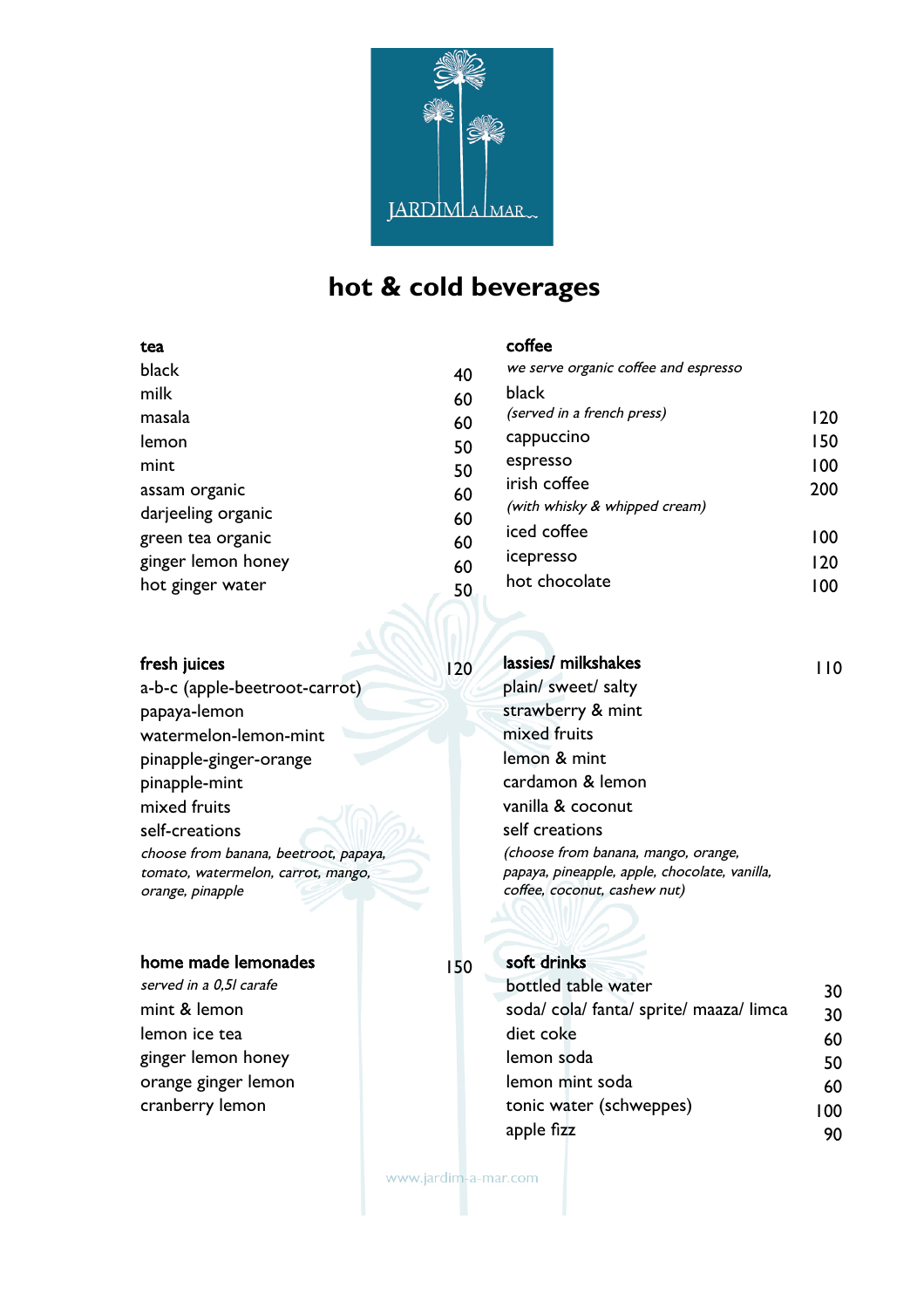

# **drinks**

| veer             |     |
|------------------|-----|
| kingfisher small | 70  |
| kingfisher large | 130 |
| tuborg small     | 70  |
| budweiser small  | 70  |
| kings            | 70  |
|                  |     |

### breezers (barcadi) 150

cranberry, lemon, orange, tropical

### spirits (prices per 60 ml)

| vodka romanov                 | 90  |
|-------------------------------|-----|
| vodka smirnoff                | 120 |
| vodka smirnoff espresso       | 120 |
| vodka absolut                 | 250 |
| vodka belvedere               | 400 |
| bacardi rum (white rum)       | 120 |
| old monk (dark rum) 7 years   | 90  |
| old monk (dark rum) 12 years  | 100 |
| fire + ice (fruit) liqueuer   | 100 |
| honey bee (brandy)            | 100 |
| port wine                     | 90  |
| whisky royal state            | 90  |
| whisky signature              | 120 |
| whisky black & white          | 200 |
| whisky jonny walker red label | 250 |
| whisky teachers               | 200 |
| gin blue riband               | 90  |
| gin bombay saphyr             | 350 |
| tequila                       | 200 |
| cashew fenny (local spirits)  | 50  |
| coconut fenny (local spirits) | 50  |
|                               |     |

| (price per bottle)<br>wine/ champagne<br>brut méthode champagnoise<br>(sula vineyards)<br>dry, well balanced champagnoise - fits<br>perfectly to seafood | 1800 |
|----------------------------------------------------------------------------------------------------------------------------------------------------------|------|
| red                                                                                                                                                      |      |
| la reserve (grover vineyards)                                                                                                                            | 1200 |
| deep ruby red wine with a full buquet<br>merlot (big banyan)                                                                                             | 1200 |
| with blackberry aromas - balanced, spicy                                                                                                                 |      |
| shiraz (big banyan)                                                                                                                                      | 1200 |
| fruity full bodied with a touch of red berries                                                                                                           |      |
| cabernet sauvignon (big banyan)<br>deep ruby red dry full bodied, good structure<br>and velvety tannins                                                  | 1200 |
| cabernet sauvignon (sula vineyards)<br>deep ruby red dry full bodied, good structure<br>and velvety tannins                                              | 1200 |
| rosé                                                                                                                                                     |      |
| rosa rossa (big banyan)<br>intense bouquet of berries and cherry, light<br>bodied                                                                        | 1200 |
| white                                                                                                                                                    |      |
| sauvignon blanc (big banyan)                                                                                                                             | 1200 |
| dry wine with a smooth finish                                                                                                                            |      |
| sauvignon blanc (sula vineyards)<br>highly aromatic, floral, dry wine with a touch<br>of spices                                                          | 1200 |
| chenin sauvignon blanc (sula mosaic)                                                                                                                     | 900  |
| fruity with a touch of grapefruit                                                                                                                        |      |

open wine (glass) 300